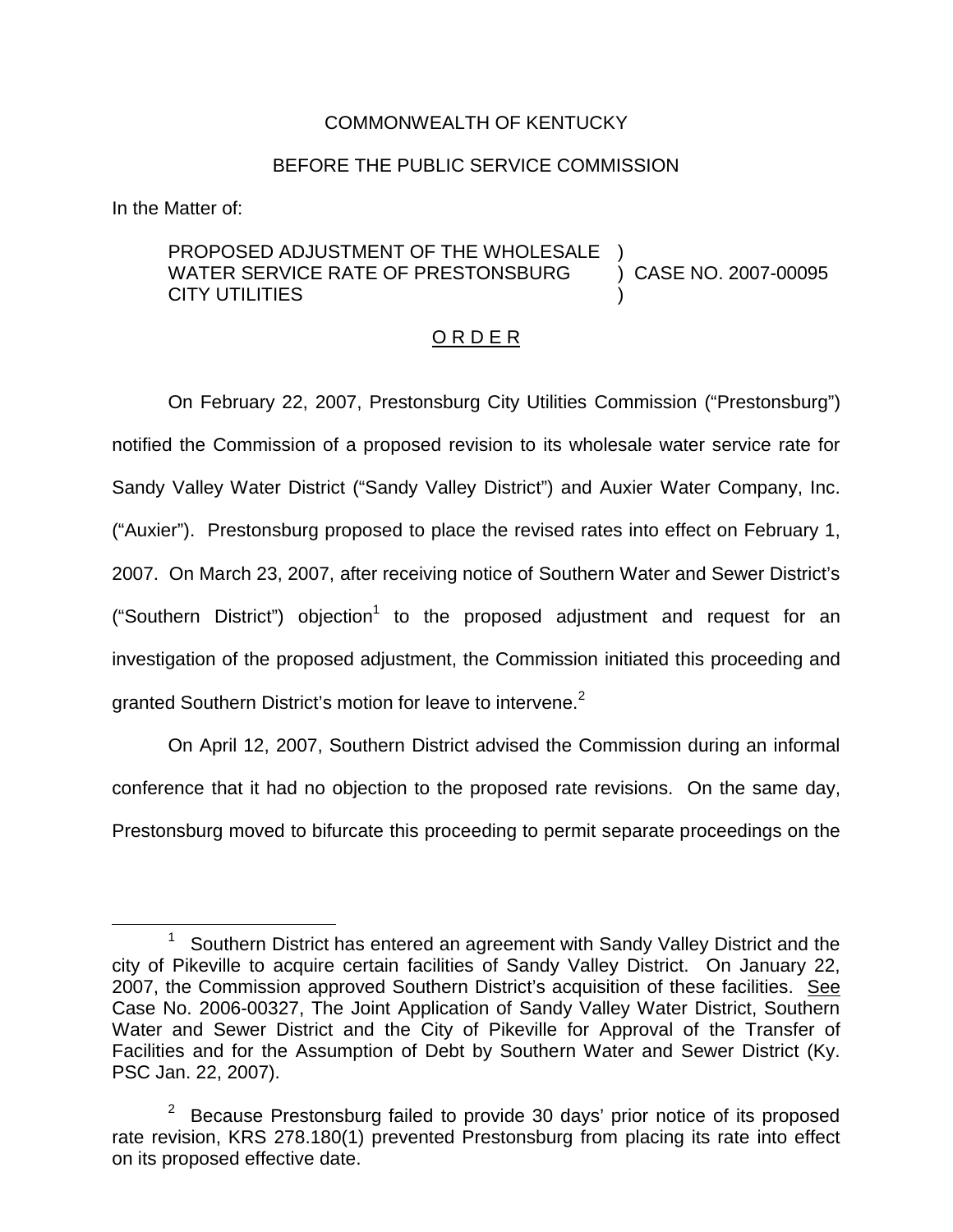proposed wholesale rates to Auxier and Sandy Valley District and to immediately approve the proposed wholesale rate for Auxier.

In light of Southern District's statement that it no longer opposes the proposed rate adjustment, the Commission finds that this proceeding should be concluded and that the proposed rate adjustment should be allowed to become effective. The purpose of the Commission's jurisdiction over a municipal utility's wholesale transactions with a public utility is to ensure that any public utility "consumer/customer that has contracted and become dependent for its supply of water from a city utility is not subject to either excessive rates or inadequate service." Simpson County Water District v. City of Franklin, 872 S.W.2d 460, 465 (Ky. 1994).

In the case at bar, this purpose has been served. An affected public utility has been allowed the opportunity to voice its objections to the proposed rate adjustment and has now withdrawn those objections. As the proposed rates on their face appear neither unreasonable nor unconscionable, and as none of the affected utilities object to the proposed rate adjustment or request further Commission review of the proposed rate adjustment, the Commission finds no need for additional proceedings in this matter.

IT IS THEREFORE ORDERED that:

1. The rates set forth in the Appendix to this Order are approved for wholesale water service that Prestonsburg renders to Sandy Valley District and Auxier on and after the date of this Order.

2. Prestonsburg's Motion for Bifurcation and Approval of Auxier Water Company's Tariff Schedule is denied as moot.

-2- Case No. 2007-00095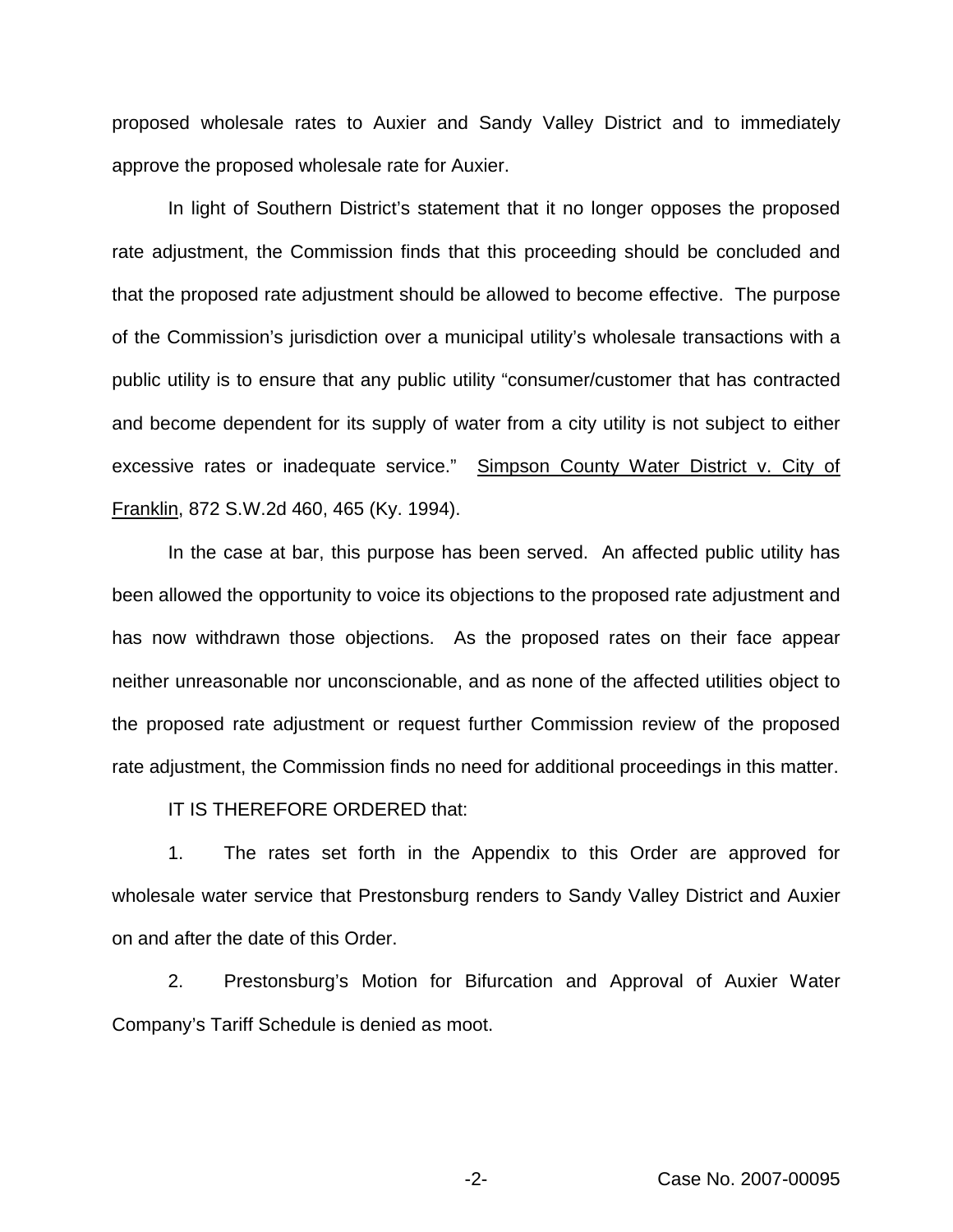Done at Frankfort, Kentucky, this 29<sup>th</sup> day of May, 2007.

By the Commission

ATTEST:

**Executive Director**